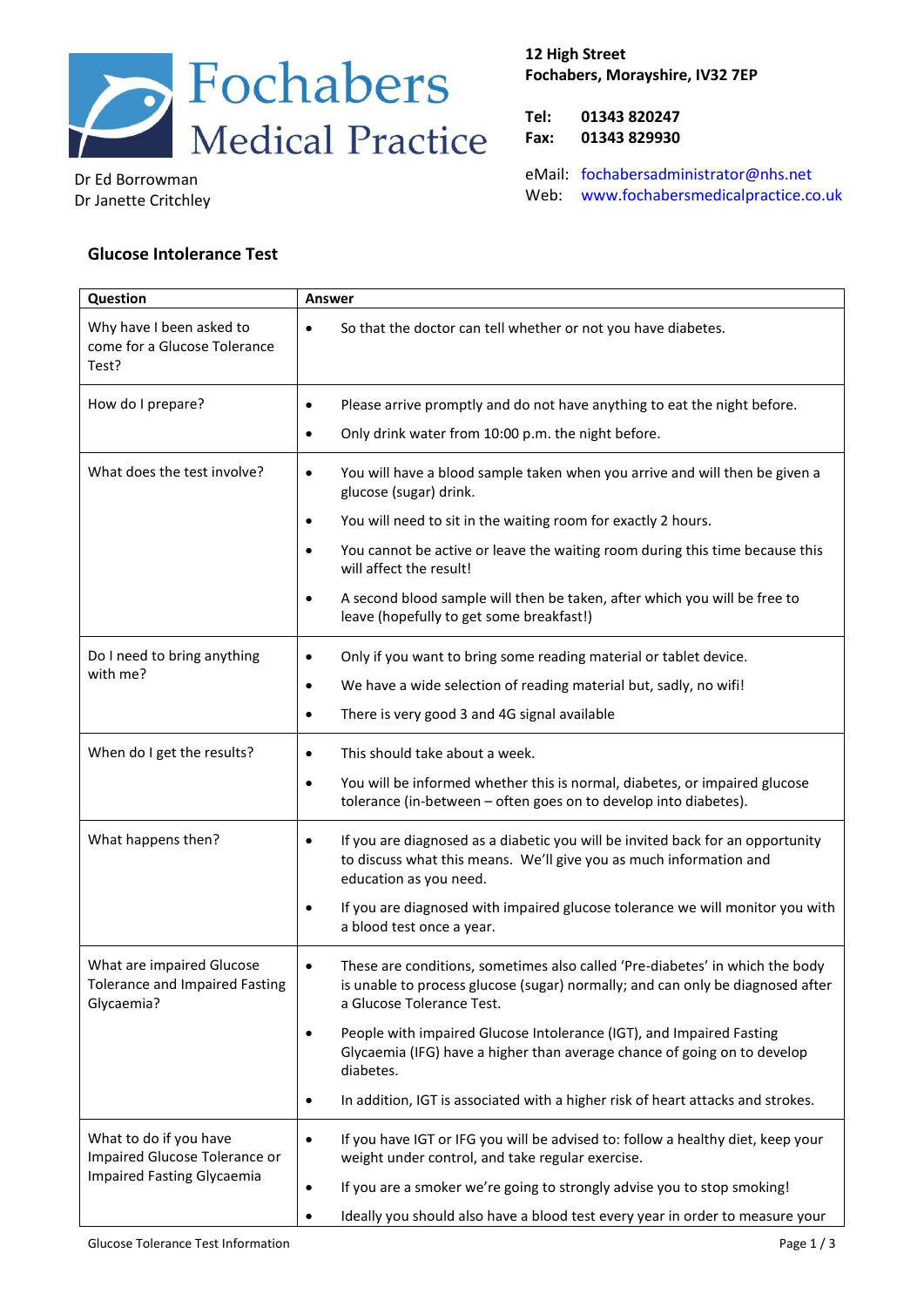| Question                                                 | <b>Answer</b>                                                                                                                                                                                       |  |
|----------------------------------------------------------|-----------------------------------------------------------------------------------------------------------------------------------------------------------------------------------------------------|--|
|                                                          | fasting blood glucose (sugar). This is to make sure that you have not<br>developed diabetes.                                                                                                        |  |
|                                                          | Ask you doctor or Practice Nurse to arrange for you to have this done.<br>$\bullet$                                                                                                                 |  |
|                                                          | Your food choice is the most important part of your treatment; and if you are<br>$\bullet$<br>overweight. Losing weight will help!                                                                  |  |
|                                                          | You should aim to lose weight slowly rather than drastic dieting - even if you<br>$\bullet$<br>don't manage to get to your ideal weight, losing a small amount and keeping<br>it off will help you. |  |
|                                                          | Try being a bit more active because this not only helps with weight control,<br>$\bullet$<br>but also reduces the risk of heart disease, high blood pressure, and strokes!                          |  |
|                                                          | Take the time to do some of the activities that you enjoy; such as gardening,<br>$\bullet$<br>walking, dancing, bowling - even house work is good!                                                  |  |
| Eat regularly                                            | Have thee main meals a day i.e. breakfast, lunch, and evening meal!<br>$\bullet$                                                                                                                    |  |
| Fill up on fibre-rich and starch<br>(carbohydrate) foods | Eat regular meals based upon foods such as: pasta, chappatis, potatoes, rice<br>$\bullet$<br>and cereals. This will help control your blood glucose levels.                                         |  |
|                                                          | Choose high fibre varieties of foods like wholemeal bread and whole-wheat<br>$\bullet$<br>cereals. Make these foods the main part of every meal.                                                    |  |
|                                                          | Add lentils, beans, split peas, or broth mix to homemade soups or stews.<br>٠                                                                                                                       |  |
| Eat less sugar                                           | Sugar and foods containing a lot of sugar can cause the blood glucose to rise<br>٠<br>quickly.                                                                                                      |  |
|                                                          | It is best to choose low sugar or sugar-free foods instead.                                                                                                                                         |  |

| Foods high in sugar                                                                                                     | Foods low in sugar / sugar-free                                                                                                                               |
|-------------------------------------------------------------------------------------------------------------------------|---------------------------------------------------------------------------------------------------------------------------------------------------------------|
| Sugar, Glucose, Syrup, Dextrose, Icing Sugar                                                                            | Artificial sweeteners e.g. Canderal, Sweetex, Hermesetas                                                                                                      |
| Sweet squash and fizzy drinks e.g. Ribena, Lucozade,<br>Drinking Chocolate, Liqueurs, and sweet sherry                  | Diet: Low Calorie sugar-free squash and fizzy drinks e.g.<br>Robinson Special R, Diet Coke, Pepsi Max, Tea, Coffee,<br>Cocoa, or Low-Calorie chocolate drinks |
| All sweets e.g. chocolate, toffee, fudge, tablet mints,<br>chocolate covered and cream-filled biscuits, and<br>Marzipan | Fruit, plain biscuits or scones, and sugar free chewing<br>gum.                                                                                               |
| Sugar-coated or honey-coated breakfast cereal e.g.<br><b>Frosties or Sugar Puffs</b>                                    | Porridge, Weetabix, Bran Flakes, All-Bran, Shredded<br>Wheat, Sugar Free Muesli, Cornflakes, and Rice Crispies                                                |
| Sweet Puddings e.g. crumble tarts, tinned fruit in syrup                                                                | Fresh or dried fruit, tinned fruit in natural juice, Diet<br>Yoghurt, and sugar free jelly                                                                    |
| Marmalade, Jam, Honey, or Syrup                                                                                         | Reduced sugar marmalade or Jam                                                                                                                                |

# Eat plenty of fruit and vegetables

All fruit is good; including bananas and small quantities of grapes or dried fruit.

- Eat fruit for a snack instead of biscuits.
- $\bullet$  Aim to eat 2 3 servings of fruit per day.
- Buy fresh fruit or tinned in natural juice.
- Try to eat two or three servings of vegetables and/or salad every day.